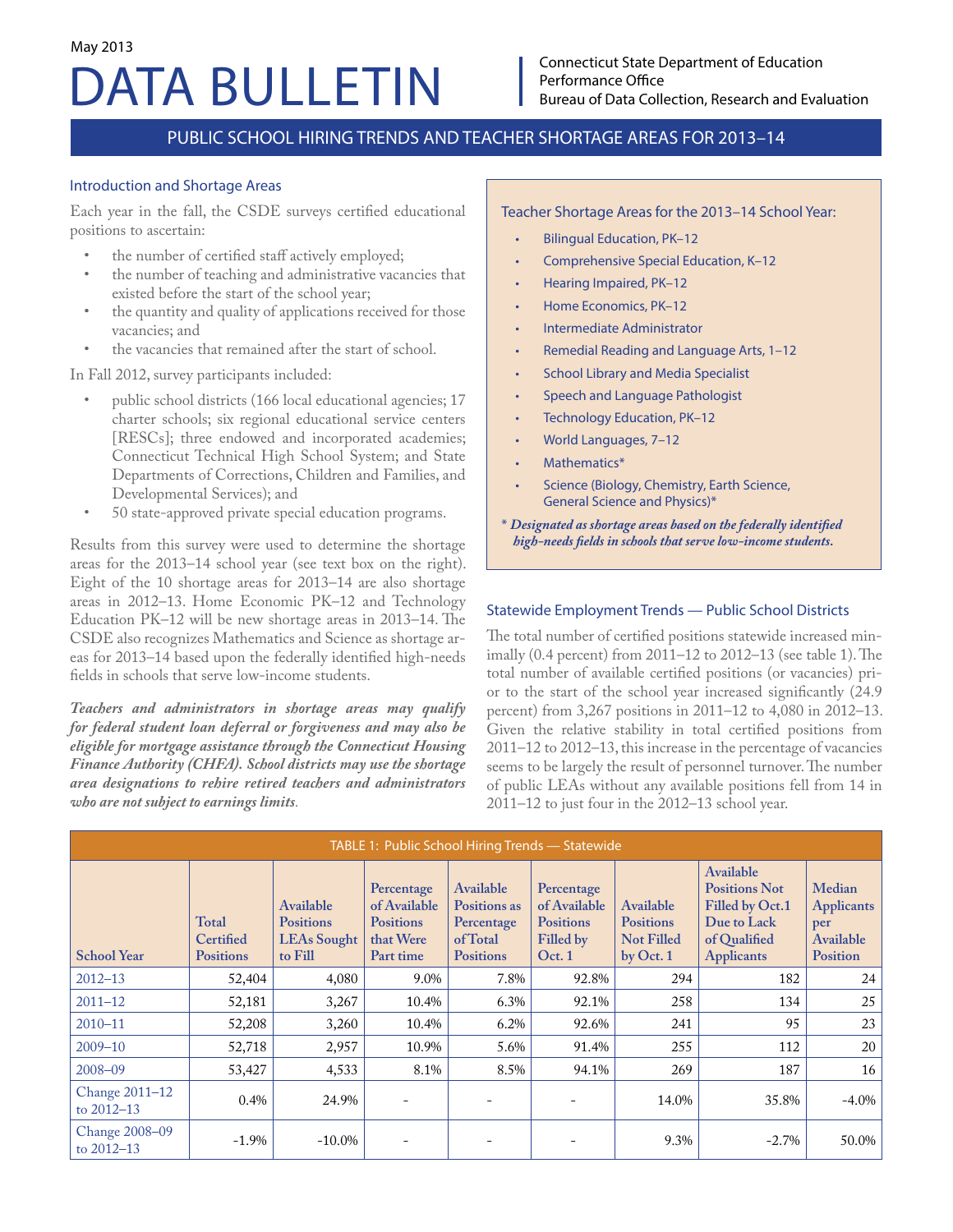The percentage of available positions as a share of total positions (7.8 percent) and the rate at which available positions were filled (92.8 percent) reached their highest levels in four years. The median number of appropriately certified applicants per position was 24 in 2012-13, substantially greater than five years ago.<sup>1</sup>

"Minimally qualified" hires $^2$  — those selected from small applicant pools whose quality had been rated poorly by districts declined to its lowest percentage in the last five years (figure 1). Conversely, the percentage of available positions that remained vacant due to the lack of qualified applicants increased slightly to a five year high (4.5 percent).



# Local Employment Trends — Public School Districts

To examine local employment trends, the districts were grouped as follows (table 2):

- *• Educational (ED) Reform Districts* 10 districts with the lowest performance statewide. They are Bridgeport, East Hartford, Hartford, Meriden, New Britain, New Haven, New London, Norwich, Waterbury and Windham.
- *• Alliance Districts* 30 districts with the lowest performance. In addition to the 10 ED Reform Districts,

it also includes Ansonia, Bloomfield, Bristol, Danbury, Derby, East Haven, East Windsor, Hamden, Killingly, Manchester, Middletown, Naugatuck, Norwalk, Putnam, Stamford, Vernon, West Haven, Winchester, Windsor and Windsor Locks.

- All Other LEAs All remaining local and regional school districts and Endowed and Incorporated Academies;
- *• RESCs;*
- *• Public Charter Schools;* and
- *• State School Districts* which includes the Connecticut Technical High School System, Unified District #1 (Department of Corrections), Unified District #2 (Department of Children and Families) and Unified District #3 (Department of Developmental Services).

The 30 Alliance Districts (including the 10 ED Reform Districts) reveal minor declines in the total number of certified positions, while RESCs, charter schools, and state school districts reflect substantial increases (see table 2).

Though the 10 ED Reform Districts had slightly fewer total positions than in the prior year (-0.5 percent), they experienced a tremendous increase in the number of available positions (50.7 percent). This suggests significant personnel turnover in those districts.

State School Districts, Public Charter Schools, and RESCs had the lowest median of appropriately certified applicants per available position while All Other LEAs and the Alliance Districts (excluding the ED Reform Districts) had the highest. Public Charter Schools and Other LEAs filled the highest percentages of their available positions. State School Districts had significantly fewer applicants per positions and staffed only 56.8 percent of their available positions.

Public Charter Schools (1.8 percent) and Other LEAs (2.9 percent) had the lowest percentage of available positions that remained vacant due to the lack of qualified applicants, while State Districts (12.6 percent) and the ED Reform Districts (6.6 per-

|                                         | TABLE 2: Public School Districts Hiring Statistics By District Categories, 2012-13 |                                                                   |                                                                                                         |                                                                       |                                                                          |                                                                          |                                                                    |                                                            |
|-----------------------------------------|------------------------------------------------------------------------------------|-------------------------------------------------------------------|---------------------------------------------------------------------------------------------------------|-----------------------------------------------------------------------|--------------------------------------------------------------------------|--------------------------------------------------------------------------|--------------------------------------------------------------------|------------------------------------------------------------|
| <b>Districts</b>                        | Total<br>Certified<br><b>Positions</b>                                             | Change in<br>Total<br>Positions,<br>$2011 - 12$<br>to $2012 - 13$ | Available<br><b>Positions</b><br><b>LEAs Sought</b><br>to Fill for<br>$2012 - 13$<br><b>School Year</b> | Change in<br>Available<br>Positions,<br>$2011 - 12$<br>to $2012 - 13$ | Percentage<br>of Available<br><b>Positions</b><br>that were<br>Part time | Percentage<br>of Available<br><b>Positions</b><br>Filled by<br>October 1 | Available<br><b>Positions</b><br><b>Not Filled</b><br>by October 1 | Median<br><b>Applications</b><br>per Available<br>Position |
| <b>ED</b> Reform                        | 10,149                                                                             | $-0.5\%$                                                          | 945                                                                                                     | 50.7%                                                                 | 3.1%                                                                     | 92.7%                                                                    | 69                                                                 | 21                                                         |
| Alliance (exclud-<br>ing ED Reform)     | 8,956                                                                              | $-0.6\%$                                                          | 652                                                                                                     | 14.2%                                                                 | 3.5%                                                                     | 90.6%                                                                    | 61                                                                 | 26                                                         |
| Other LEAs                              | 29,564                                                                             | 0.3%                                                              | 2,019                                                                                                   | 17.4%                                                                 | 13.1%                                                                    | 95.1%                                                                    | 98                                                                 | 26                                                         |
| <b>RESCs</b>                            | 1,563                                                                              | 9.8%                                                              | 190                                                                                                     | 43.9%                                                                 | 9.5%                                                                     | 93.2%                                                                    | 13                                                                 | 18                                                         |
| <b>Public Charters</b>                  | 592                                                                                | 4.6%                                                              | 163                                                                                                     | 28.3%                                                                 | 6.7%                                                                     | 96.9%                                                                    | 5                                                                  | 12.5                                                       |
| <b>State School</b><br><b>Districts</b> | 1,580                                                                              | 4.2%                                                              | 111                                                                                                     | 23.3%                                                                 | 20.7%                                                                    | 56.8%                                                                    | 48                                                                 | 10                                                         |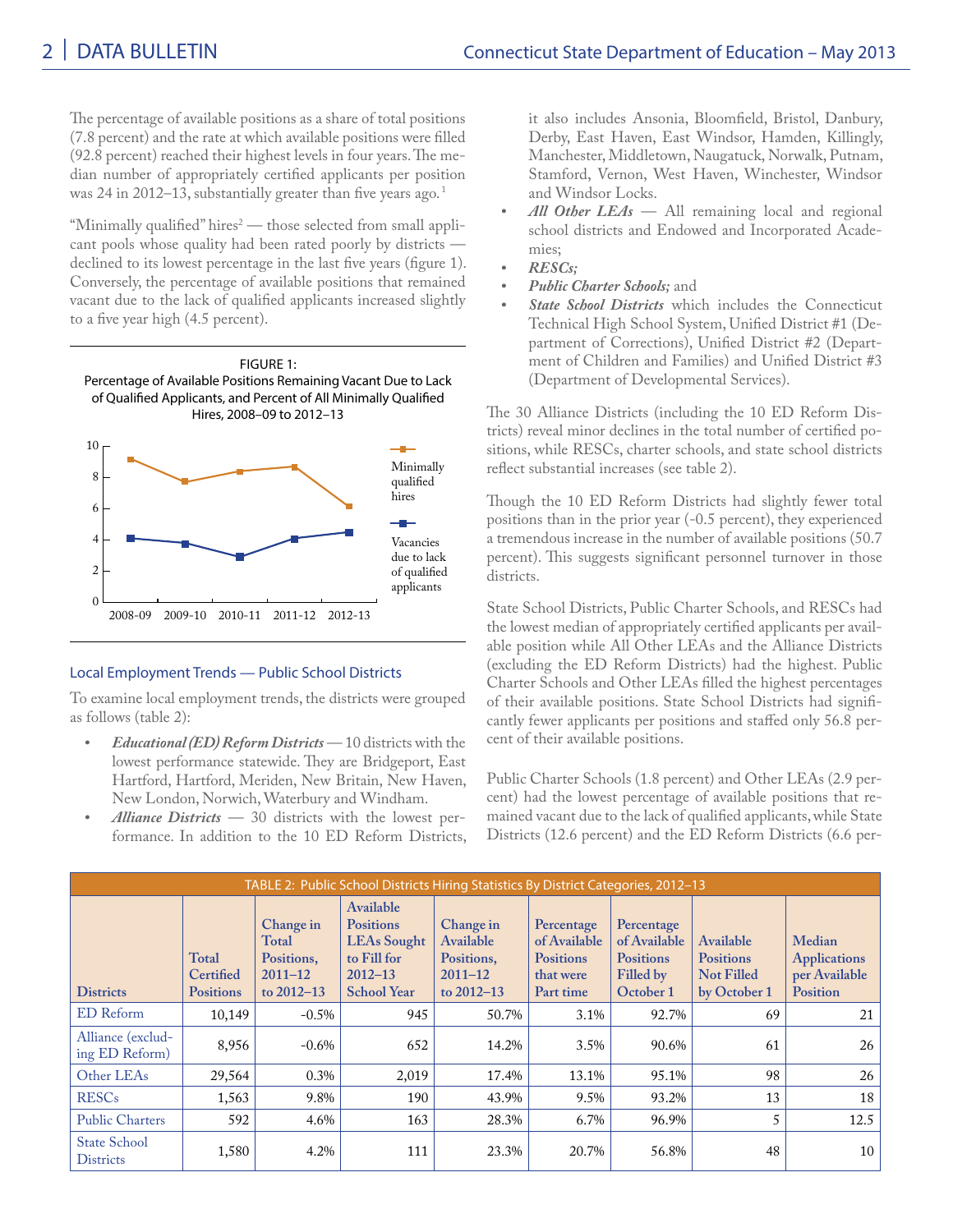cent) had the highest percentages (see figure 2). Public Charter Schools (17.1 percent) and RESCs (7.3 percent) had the highest percentage of "minimally qualified" hires while the ED Reform Districts (3.1 percent) and State Districts (4.8 percent) had the lowest (figure 2).

Among districts in the Other LEAs category, the smallest rural districts<sup>3</sup> had a 3.5 percent net drop in total positions and only a 3.2 percent increase in available positions. They also had a low number of median applicants (17) and a lower percentage of available positions that were staffed (91.2 percent).

## State-approved Non-public Special Education Programs

Consistent with the public school system, state-approved non-public special education programs also had more available positions than in the previous school year, while total positions remained about the same (table 3).<sup>4</sup> There were also fewer programs that did not have any available positions (18 compared with 22 in 2011–12). Despite their increased number of available positions, the non-public special education programs staffed only 66.1 percent of them, which was substantially below the 2011–12 school year (84.0 percent) and even further below the rate at which public LEAs filled their 2012–13 vacancies (92.8 percent). Compared with public LEAs, non-public special education programs had a higher percentage of available positions that remained vacant due to the lack of qualified applicants (22.3 percent versus 4.5 percent) and had more "minimally qualified" hires (23 percent versus 6.1 percent). They also received fewer applications per available position than public LEAs in such key areas as special education (12 versus 43.5), intermediate administration (5 versus 25.5) and speech and language pathology (2 versus 6). Available positions were also a higher percentage of total positions in state-approved non-public special education programs than in public LEAs (11.8 percent versus 7.8 percent).



| TABLE 3: State-Approved Non-Public Special Education Programs, 2008-09 to 2012-13 |                                        |                                                                |                                                                          |                                                                         |                                                                       |                                                                 |                                                                                                        |                                                                 |
|-----------------------------------------------------------------------------------|----------------------------------------|----------------------------------------------------------------|--------------------------------------------------------------------------|-------------------------------------------------------------------------|-----------------------------------------------------------------------|-----------------------------------------------------------------|--------------------------------------------------------------------------------------------------------|-----------------------------------------------------------------|
| <b>School Year</b>                                                                | Total<br>Certified<br><b>Positions</b> | Available<br><b>Positions</b><br>Programs<br>Sought<br>to Fill | Percentage<br>of Available<br><b>Positions</b><br>that were<br>Part time | Available<br>Positions as<br>Percentage<br>of Total<br><b>Positions</b> | Percentage<br>of Available<br><b>Positions</b><br>Filled by<br>Oct. 1 | Available<br><b>Positions</b><br><b>Not Filled</b><br>by Oct. 1 | <b>Available Positions</b><br>Not Filled by<br>Oct. 1 Due to<br>Lack of Qualified<br><b>Applicants</b> | Median<br><b>Applicants</b><br>per Available<br><b>Position</b> |
| $2012 - 13$                                                                       | 954                                    | 112                                                            | 8.0%                                                                     | 11.7%                                                                   | 66.1%                                                                 | 38                                                              | 25                                                                                                     | 6                                                               |
| $2011 - 12$                                                                       | 962                                    | 94                                                             | 13.8%                                                                    | 9.8%                                                                    | 84.0%                                                                 | 15                                                              | 12                                                                                                     |                                                                 |
| $2010 - 11$                                                                       | 900                                    | 108                                                            | 7.4%                                                                     | 12.0%                                                                   | 82.4%                                                                 | 19                                                              |                                                                                                        | 6                                                               |
| $2009 - 10$                                                                       | 904                                    | 111                                                            | 10.8%                                                                    | 12.3%                                                                   | 80.2%                                                                 | 22                                                              | 14                                                                                                     |                                                                 |
| $2008 - 09$                                                                       | 857                                    | 110                                                            | 4.5%                                                                     | 12.8%                                                                   | 75.5%                                                                 | 27                                                              | 20                                                                                                     | 3.5                                                             |

|                                                    | TABLE 4: Public School Non-Certified Special Services, 2012-13                                |                                                             |                                                                    |                                                                                  |                                                                                    |                                                             |                                                                    |  |
|----------------------------------------------------|-----------------------------------------------------------------------------------------------|-------------------------------------------------------------|--------------------------------------------------------------------|----------------------------------------------------------------------------------|------------------------------------------------------------------------------------|-------------------------------------------------------------|--------------------------------------------------------------------|--|
| <b>Service Area</b>                                | Available<br><b>Positions LEAs</b><br>Sought to Fill<br>for $2012 - 13$<br><b>School Year</b> | Available<br><b>Positions</b><br>Not Filled by<br>October 1 | Median<br><b>Applicants</b><br>per<br>Available<br><b>Position</b> | <b>Service Area</b>                                                              | Available<br><b>Positions LEAs</b><br>Sought to Fill for<br>2012-13 School<br>Year | Available<br><b>Positions</b><br>Not Filled by<br>October 1 | Median<br><b>Applicants</b><br>per<br>Available<br><b>Position</b> |  |
| <b>Licensed Physical</b><br>Therapist Assistant    | 3                                                                                             | $\theta$                                                    | $\overline{2}$                                                     | Regular Program<br>Paraprofessional                                              | 26                                                                                 | 3                                                           | 27.5                                                               |  |
| Licensed Occupa-<br>tional Therapist               | 7                                                                                             |                                                             | $\overline{4}$                                                     | <b>Special Education</b><br>Paraprofessional                                     | 146                                                                                | 15                                                          | 38                                                                 |  |
| Licensed<br>Occupational<br>Therapist<br>Assistant |                                                                                               | 0                                                           | $\overline{2}$                                                     | English as a Second<br>Language (ESL)/<br><b>Bilingual Paraprofes-</b><br>sional |                                                                                    | $\mathbf{0}$                                                |                                                                    |  |
| Pre-kindergarten<br>Paraprofessional               | 15                                                                                            | 3                                                           | 29                                                                 | Other Program<br>Paraprofessional                                                | 23                                                                                 | 5                                                           | 25                                                                 |  |
| Kindergarten<br>Paraprofessional                   | $\overline{2}$                                                                                | $\Omega$                                                    | 30                                                                 | <b>TOTALS</b>                                                                    | 224                                                                                | 27                                                          | 19                                                                 |  |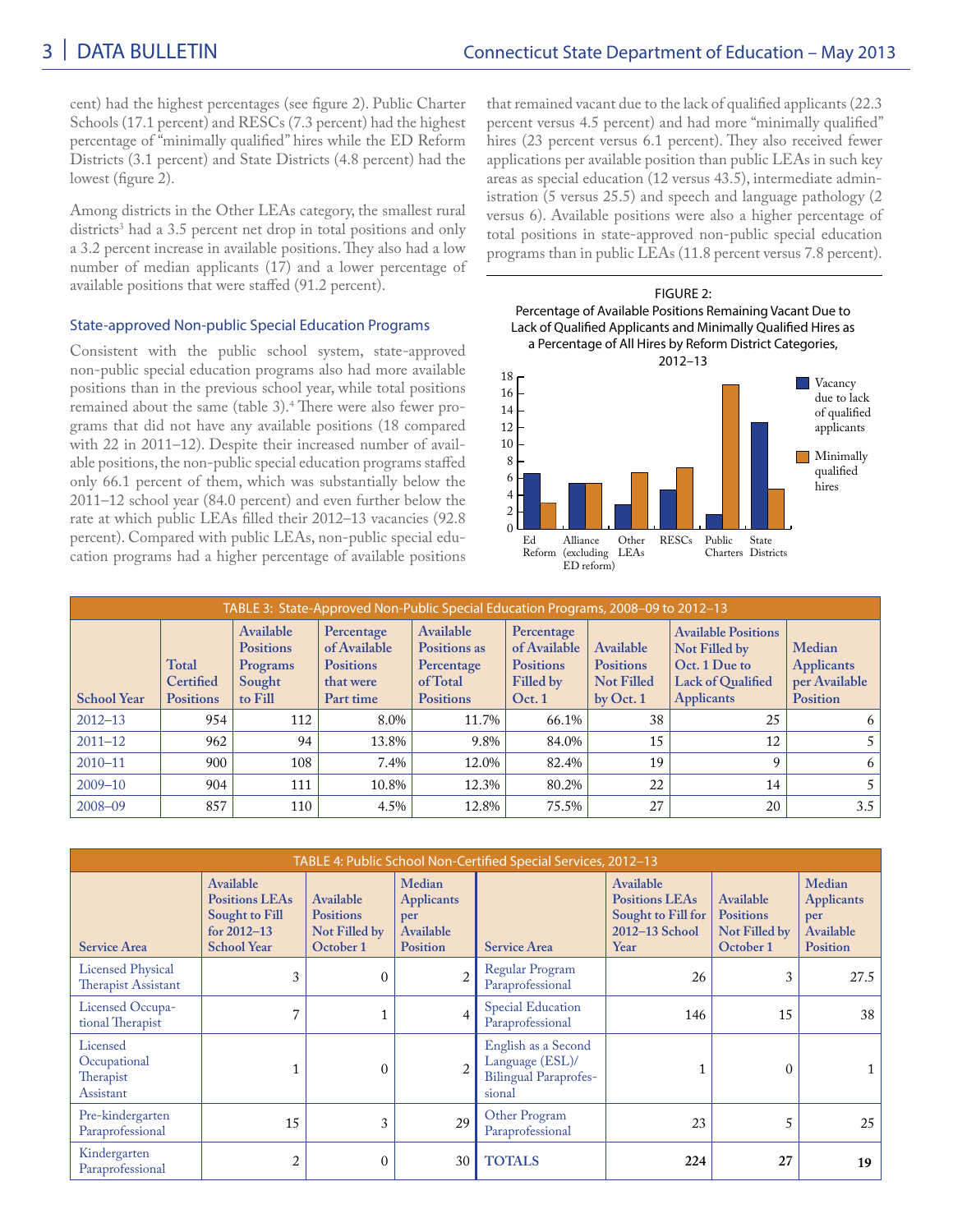### Public School Non-certified Special Services

The number of available, non-certified special services positions that LEAs sought to fill declined 11 percent from 251 to 224 over the last two school years (table 4).<sup>5</sup> A few key areas that had fewer available positions were Kindergarten paraprofessionals (15 to 2) and Special Education paraprofessionals (170 to 146). The number of licensed paraprofessional and therapist positions that were available for the 2012–13 school year (224) was considerably lower than the number that was available six years ago (367). Public LEAs filled 87.9 percent of available, non-certified special services positions for the 2012–13 school year, which was lower than the previous school year (92.4 percent).

## Accounting for October Vacancies

Public school LEAs reported that 62 percent of all positions that remained vacant on October 1, 2012, were due to the lack of qualified candidates, which was an increase from the previous year (52 percent). Districts with October vacancies most frequently cited late postings as a key that affected the size and quality of their applicant pools (figure 3). The percentage of districts

> FIGURE 3: Factors Affecting the Size and Quality of Applicant Pools for Positions that Remained Vacant on October 1, 2011, and October 1, 2012



that cited local administrative or budgetary difficulties as barriers to attracting appropriately certified applicants declined from 21.6 percent to 16 percent.

### LEA Responses to October Vacancies

Increasingly, public LEAs have responded to October vacancies with the use of short-term substitutes (figure 4). For the 2012–13 school year, short-term substitutes filled nearly half of all October vacancies. LEAs were also more likely to distribute students among other classes than in the prior school year and less likely to cancel courses.



#### Shortage Areas, 2013–14

Collectively, the 10 designated shortage areas accounted for 28.3 percent of total positions. While five of the shortage areas had increases in their number of total positions, all of them had more available positions for the 2012–13 school year than in the prior year. This suggests that the increases in available positions across the shortage areas result from a combination of net growth in new positions and personnel turnover.

| TABLE 5: Designated Shortage Areas for the 2013–14 School Year Based on 2012 Fall Hiring Survey Results |                                 |                           |                                                                   |                                                                                                         |                                                                       |                                                                      |                                                                                                        |                                                                 |
|---------------------------------------------------------------------------------------------------------|---------------------------------|---------------------------|-------------------------------------------------------------------|---------------------------------------------------------------------------------------------------------|-----------------------------------------------------------------------|----------------------------------------------------------------------|--------------------------------------------------------------------------------------------------------|-----------------------------------------------------------------|
| <b>Endorsement Type</b>                                                                                 | <b>Shortage</b><br>Area<br>Rank | Total<br><b>Positions</b> | Change in<br>Total<br>Positions,<br>$2011 - 12$ to<br>$2012 - 13$ | Available<br><b>Positions</b><br><b>LEAs Sought</b><br>to Fill for<br>$2012 - 13$<br><b>School Year</b> | Change in<br>Available<br>Positions,<br>$2011 - 12$ to<br>$2012 - 13$ | Percentage<br>of Available<br><b>Positions</b><br>Filled by<br>Oct.1 | Available<br><b>Positions Not</b><br><b>Filled Due to</b><br>Lack of<br>Qualified<br><b>Applicants</b> | Median<br>Applica-<br>tions per<br>Available<br><b>Position</b> |
| Bilingual Education, PK-12                                                                              | 1                               | 343                       | 6.9%                                                              | 33                                                                                                      | 83.3%                                                                 | 54.5%                                                                | 42.4%                                                                                                  | 3                                                               |
| Speech & Language Pathologist                                                                           | 2                               | 1,153                     | $-0.3\%$                                                          | 117                                                                                                     | 6.4%                                                                  | 85.5%                                                                | 12.8%                                                                                                  | 5                                                               |
| World Languages, 7–12                                                                                   | 3                               | 1,910                     | $-1.2%$                                                           | 222                                                                                                     | 4.2%                                                                  | 88.3%                                                                | 9.5%                                                                                                   | 10                                                              |
| School Library Media Specialist                                                                         | 4                               | 766                       | $-0.8\%$                                                          | 54                                                                                                      | 3.8%                                                                  | 72.2%                                                                | 24.1%                                                                                                  | 10                                                              |
| Home Economics, PK-12                                                                                   | 5                               | 348                       | $-4.9\%$                                                          | 34                                                                                                      | 88.9%                                                                 | 70.6%                                                                | 23.5%                                                                                                  | 6                                                               |
| Hearing Impaired, PK-12                                                                                 | 6                               | 133                       | 5.6%                                                              | 16                                                                                                      | 14.3%                                                                 | 81.3%                                                                | 18.7%                                                                                                  | 2.5                                                             |
| Remedial Reading and<br>Language Arts, 1-12                                                             | 7                               | 714                       | 9.5%                                                              | 88                                                                                                      | 20.5%                                                                 | 88.6%                                                                | 10.2%                                                                                                  | 12                                                              |
| Comprehensive Special<br>Education, K-12                                                                | 8                               | 6,373                     | 2.1%                                                              | 532                                                                                                     | 41.1%                                                                 | 90.0%                                                                | 7.1%                                                                                                   | 33                                                              |
| Intermediate Administrator                                                                              | 9                               | 2,797                     | 0.9%                                                              | 327                                                                                                     | 41.6%                                                                 | 86.9%                                                                | 4.9%                                                                                                   | 25                                                              |
| Technology Education, PK-12                                                                             | 10                              | 554                       | $-0.9\%$                                                          | 42                                                                                                      | 23.5%                                                                 | 88.1%                                                                | 11.9%                                                                                                  | 11                                                              |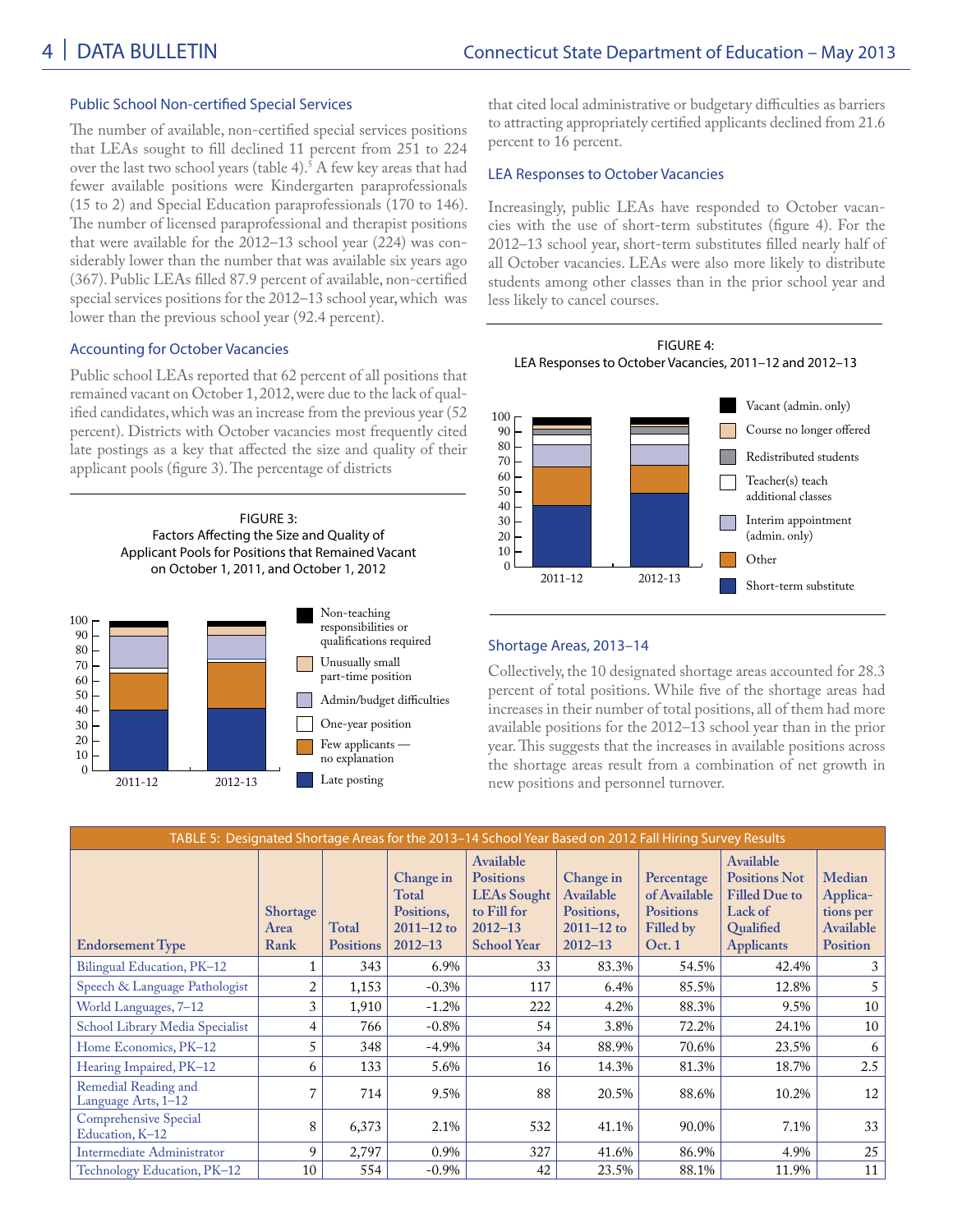Although the shortage areas were only 34.6 percent of available positions that LEAs sought to fill, they accounted for 58.6 percent of all October 1 vacancies and 68.3 percent of those vacancies due to the lack of qualified applicants. The number of positions that remained vacant due to the lack of qualified applicants was the most critical factor used to identify shortage areas (appendix A). All the shortage areas had higher percentages of vacancies due to the lack of qualified applicants than that for the state as a whole (4.5 percent). These types of vacancies were prevalent in Bilingual Education (42.4 percent), School Library Media Specialist (24.1 percent), and Home Economics (23.5 percent).

A second important factor in the identification of shortage areas was the median number of appropriately certified applicants per available position. Median applicants for Hearing Impaired, PK–12 (2.5), Bilingual Education (3), Speech and Language Pathologist (5), Home Economics (6), World Languages, 7–12 (10), School Library Media Specialist (10) were well below the statewide median (24). They were strikingly lower than the median number of applicants in such non-shortage areas as Elementary, K-6 (167); History and Social Studies (79); and English, 7–12 (59).

A third factor for identifying shortage areas was the number of first or renewed Connecticut certificates per available position, as fewer certificates issued means fewer potential applicants. The shortage areas accounted for only 25.1 percent of all first Connecticut certificates that were issued or renewed. The median for all certification areas was just under one new certificate or renewal per available position. With the exception of Intermediate Administrators, the shortage areas were all below this.

The fourth factor used to identify shortage areas was the use of Durational Shortage Area Permits (DSAPs) during the

FIGURE 5: Minimally Qualified Hires as a Percentage of All Hires in Selected Shortage Areas, 2012–13



2011–12 school year. The shortage areas accounted for most of the positions that were staffed under DSAP (73.5 percent). LEAs employed them most frequently in shortage areas such as Special Education (12), Intermediate Administrator (7) and Bilingual Education (5).

A final shortage area indicator was the prevalence of "minimally qualified hires" (see endnote 2). Although only 32.5 percent of all new hires occurred in the shortage areas, they accounted for 58.3 percent of minimally qualified hires. Each of the shortage areas had a higher percentage of minimally qualified hires than for the non-shortage areas together (4.1 percent) and they were a significant percentage of new hires for several shortage areas (figure 5).

#### Endnotes

- 1. In the distribution of applicants for available positions, the median is the middle value, meaning that half of all available positions had more applicants while half had fewer. Positions remaining vacant had fewer median applicants than those that were filled (10 versus 26). The median varies by endorsement, but the overall median is intended to provide a general indicator. See table 6 for the median number of applicants per position by endorsement.
- 2. Minimally qualified hires are those hired from an applicant pool of fewer than 20, which also received the poorest quality rating from LEAs. Applicant Pool Ratings: 1) Few or no minimally qualified applicants; 2) Some acceptable applicants; 3) Many acceptable appliand 5) Many high-quality applicants.
- 3. The smallest rural districts are mem-

bers of District Reference Group E. For more information, please see http:// sdeportal.ct.gov/Cedar/Files/Pdf/ Reports/db\_drg\_06\_2006.pdf.

4. State-approved, non-public special education programs are private facilities that have applied to and received approval from the Connecticut State Department of Education (CSDE) to provide special education services to public school students upon the request of public school districts. They are required to participate in the Fall Hiring Survey. However, they are private entities, so their data were not included with the public school figures (table 1 and figures 1–4). Their data are, however, included in determining shortage areas.

cants; 4) Some high-quality applicants; 5. Non-certified, special services data were not included in any analysis and are presented only in table 4.

#### For Further Information, Contact:

**Federal Perkins Loan Deferment/Forgiveness** U.S. Department of Education 1-800-433-3243 and http://studentaid.ed.gov/ repay-loans/forgiveness-cancellation/charts/teacher

**Teachers' Mortgage Assistance Program** Connecticut Housing Finance Authority (CHFA) 860-721-9501 or 860-571-4390 and http://www. chfa.org

#### **Teacher Certification**

CSDE Bureau of Certification Helpline 860-713-6969 and http://www.sde.ct.gov/sde/cwp/ view.asp?a=2613&Q=321230

**Teacher Retirement/Rehiring of Retired Teachers** Teachers' Retirement Board 860-241-8402 or 1-800-504-1102 and http://www. ct.gov/trb/site/default.asp

**Fall Hiring Survey Data and Analysis** CSDE Bureau of Data Collection, Research and Evaluation, 860-713-6856 or michael.sabados@ct.gov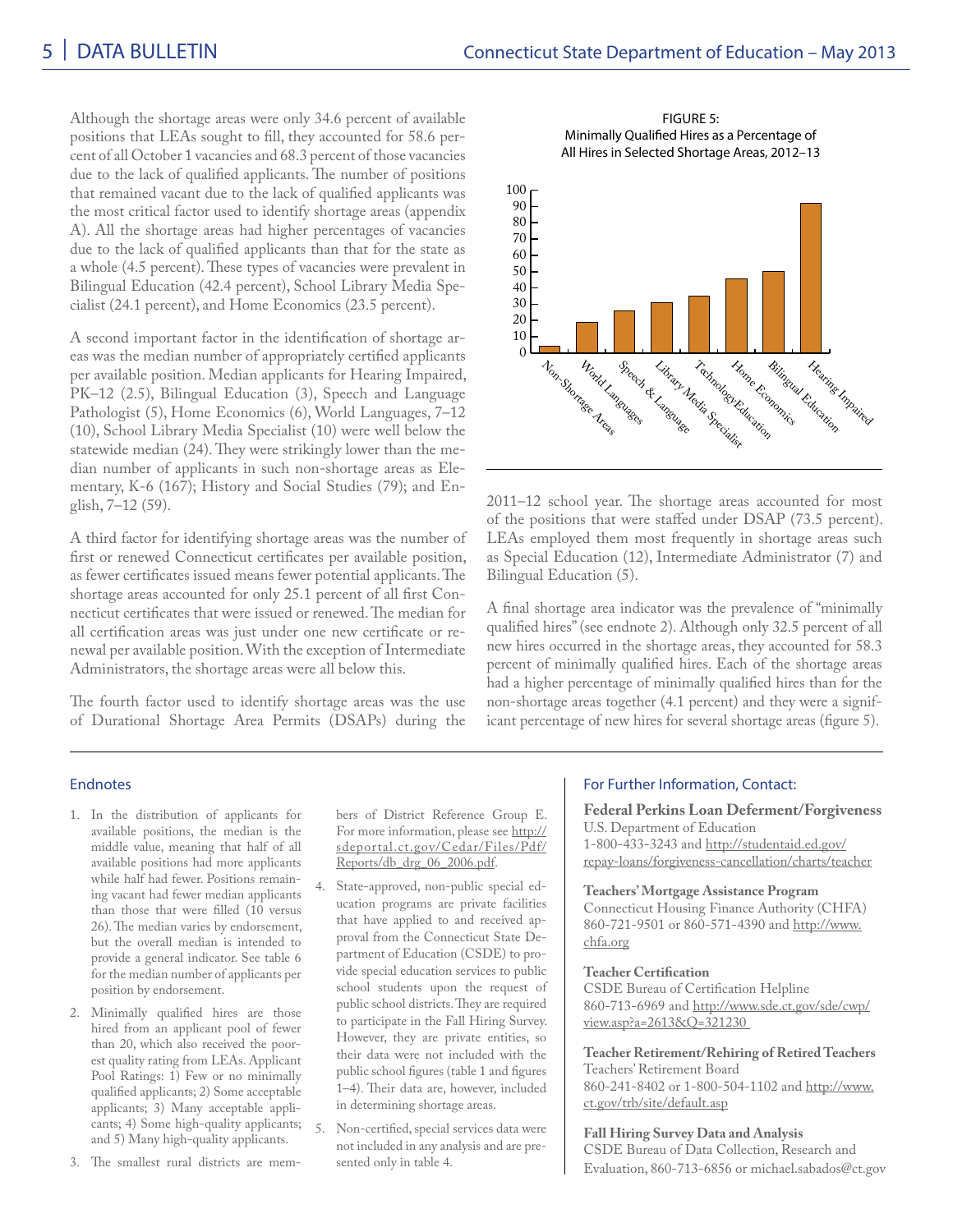|                                                          | TABLE 6: 2012-13 Hiring Statistics by Endorsement                                  |                                                                                   |                                                       |                                                                  |                                        |                  |                                                    |                                          |                  |
|----------------------------------------------------------|------------------------------------------------------------------------------------|-----------------------------------------------------------------------------------|-------------------------------------------------------|------------------------------------------------------------------|----------------------------------------|------------------|----------------------------------------------------|------------------------------------------|------------------|
| Endorsement                                              | Available<br><b>Positions</b><br>that LEAs<br>Sought<br>to Fill for<br>$2012 - 13$ | October 1<br><b>Vacancies</b><br>Due to Lack<br>of Qualified<br><b>Applicants</b> | Dura-<br>tional<br><b>Shortage</b><br>Area<br>Permits | Temporary<br>Autho-<br>rization<br>for Minor<br>Assign-<br>ments | Minimally<br>Qualified<br><b>Hires</b> | Median<br>Appli- | <b>First CT</b><br>Certificates<br>and<br>Renewals | Median<br>Applicant<br>Quality<br>Rating | Shortage<br>Rank |
|                                                          |                                                                                    |                                                                                   |                                                       |                                                                  |                                        | cants            |                                                    |                                          |                  |
| Agriculture, PK-12                                       | 3                                                                                  | $\mathbf{0}$                                                                      | $\mathbf{0}$                                          | $\mathbf{0}$                                                     | 2                                      | 5                | 3                                                  | $\mathbf{1}$                             | 38               |
| Art, PK-12                                               | 88                                                                                 | $\sqrt{2}$                                                                        | $\mathbf{0}$                                          | $\mathbf{0}$                                                     | 3                                      | 32.5             | 73                                                 | $\overline{4}$                           | 23               |
| Bilingual, PK-12                                         | 33                                                                                 | 14                                                                                | 5                                                     | $\mathbf{0}$                                                     | 9                                      | 3                | 3                                                  | $\mathbf{1}$                             | $\mathbf{1}$     |
| Blind, PK-12                                             | 5                                                                                  | $\mathbf{0}$                                                                      | $\boldsymbol{0}$                                      | $\mathbf{0}$                                                     | $\boldsymbol{2}$                       | 1.5              | $\mathbf{1}$                                       | $\mathbf{1}$                             | 30               |
| Business, 7-12                                           | 29                                                                                 | 1                                                                                 | $\mathbf{0}$                                          | $\mathbf{0}$                                                     | $\sqrt{3}$                             | 15               | 39                                                 | $\overline{c}$                           | $26\,$           |
| Comprehensive Special Education, K-12                    | 532                                                                                | 38                                                                                | 12                                                    | $\mathbf{0}$                                                     | 6                                      | 33               | 317                                                | 3                                        | 8                |
| Cooperative Work Education/Diversified                   | 3                                                                                  | $\mathbf{0}$                                                                      | $\boldsymbol{0}$                                      | $\mathbf{0}$                                                     | $\mathbf{0}$                           | $\overline{4}$   | $\mathbf{0}$                                       | 3.5                                      | 40               |
| Department Chairperson                                   | $\overline{4}$                                                                     | $\overline{c}$                                                                    | $\mathbf{1}$                                          | $\mathbf{0}$                                                     | $\mathbf{1}$                           | 3                | 22                                                 | $\mathbf{1}$                             | 16               |
| Elementary, K-6                                          | 809                                                                                | 9                                                                                 | $\boldsymbol{0}$                                      | $\mathbf{0}$                                                     | $\overline{2}$                         | 167              | 1118                                               | 5                                        | 19               |
| English, 7-12                                            | 287                                                                                | 1                                                                                 | $\mathbf{0}$                                          | $\mathbf{1}$                                                     | 8                                      | 59               | 277                                                | 3                                        | 29               |
| English, Middle School                                   | 19                                                                                 | $\mathbf{0}$                                                                      | $\boldsymbol{0}$                                      | $\mathbf{0}$                                                     | $\mathbf{0}$                           | 86               | 14                                                 | 3                                        | 51               |
| External Diploma Program/Noncredit Mandated Program      | $\mathbf{1}$                                                                       | $\mathbf{0}$                                                                      | $\boldsymbol{0}$                                      | $\mathbf{0}$                                                     | $\mathbf{0}$                           | 14               | 60                                                 | $\overline{4}$                           | 48               |
| Health Occupations — Comprehensive High School           | $\overline{4}$                                                                     | 1                                                                                 | $\boldsymbol{0}$                                      | $\mathbf{0}$                                                     | $\boldsymbol{2}$                       | $\overline{2}$   | $\overline{4}$                                     | $\mathbf{1}$                             | 21               |
| Health Occupations - CTHSS                               | 5                                                                                  | $\mathbf{0}$                                                                      | $\boldsymbol{0}$                                      | $\mathbf{0}$                                                     | $\boldsymbol{0}$                       | 20               | 3                                                  | $\overline{c}$                           | $46\,$           |
| Health, PK-12                                            | 41                                                                                 | 1                                                                                 | $\boldsymbol{0}$                                      | 3                                                                | $\boldsymbol{2}$                       | 26               | 56                                                 | 3                                        | 31               |
| Hearing Impaired, PK-12                                  | 16                                                                                 | 3                                                                                 | $\boldsymbol{0}$                                      | $\mathbf{0}$                                                     | 12                                     | 2.5              | 6                                                  | $\mathbf{1}$                             | 6                |
| High School Diploma Program                              | $\overline{c}$                                                                     | $\mathbf{0}$                                                                      | $\boldsymbol{0}$                                      | $\mathbf{0}$                                                     | $\boldsymbol{0}$                       | 14               | 43                                                 | $\overline{4}$                           | $47\,$           |
| History and Social Studies, 7-12                         | 179                                                                                | $\mathbf{1}$                                                                      | $\boldsymbol{0}$                                      | $\mathbf{0}$                                                     | $\overline{4}$                         | 79               | 268                                                | $\overline{4}$                           | 35               |
| History and Social Studies, Middle School                | 9                                                                                  | $\mathbf{0}$                                                                      | $\boldsymbol{0}$                                      | $\boldsymbol{0}$                                                 | $1\,$                                  | 38               | 14                                                 | 3                                        | 50               |
| Home Economics, PK-12                                    | 34                                                                                 | 8                                                                                 | $\boldsymbol{0}$                                      | $\mathbf{0}$                                                     | 11                                     | 6                | 5                                                  | $\mathbf{1}$                             | 5                |
| Integrated Early Childhood/Spec. ED, Birth-K             | 14                                                                                 | $\mathbf{0}$                                                                      | $\boldsymbol{0}$                                      | $\mathbf{0}$                                                     | $\mathfrak{Z}$                         | 32.5             | 11                                                 | $\overline{c}$                           | 41               |
| Integrated Early Childhood/Spec. ED, Nursery-K-Elem. 1-3 | 67                                                                                 | 1                                                                                 | $1\,$                                                 | $\mathbf{0}$                                                     | $1\,$                                  | 24               | 82                                                 | $\overline{4}$                           | 34               |
| Intermediate Administrator                               | 327                                                                                | 16                                                                                | $\overline{7}$                                        | $\mathbf{0}$                                                     | 15                                     | 25               | 545                                                | 3                                        | 9                |
| Marketing Education, 7-12                                | $\mathbf{1}$                                                                       | $\mathbf{0}$                                                                      | $\boldsymbol{0}$                                      | $\mathbf{0}$                                                     | $\boldsymbol{0}$                       | 8                | 3                                                  | $\overline{c}$                           | 44               |
| Mathematics, 7-12                                        | 319                                                                                | 12                                                                                | $\boldsymbol{0}$                                      | $\mathbf{0}$                                                     | 8                                      | 28               | 178                                                | 3                                        | 12               |
| Mathematics, Middle School                               | 33                                                                                 | $\overline{2}$                                                                    | $\boldsymbol{0}$                                      | $\mathbf{0}$                                                     | 3                                      | 35               | 9                                                  | 3                                        | 20               |
| Music, PK-12                                             | 134                                                                                | 5                                                                                 | $\boldsymbol{0}$                                      | $\mathbf{0}$                                                     | 6                                      | 27               | 98                                                 | 3                                        | 14               |
| Non-English Speaking Adults                              | $\overline{c}$                                                                     | $\boldsymbol{0}$                                                                  | $\boldsymbol{0}$                                      | $\mathbf{0}$                                                     | $\boldsymbol{0}$                       | $\overline{7}$   | 37                                                 | $\overline{4}$                           | 44               |
| Occupational Subject, CTHSS                              | 20                                                                                 | $\sqrt{3}$                                                                        | $\mathbf{1}$                                          | $\mathbf{0}$                                                     | $\boldsymbol{0}$                       | 40               | 25                                                 | $\overline{c}$                           | 24               |
| Partially Sighted, PK-12                                 | 4                                                                                  | 1                                                                                 | $\boldsymbol{0}$                                      | $\boldsymbol{0}$                                                 | $\mathbf{1}$                           | $\boldsymbol{2}$ | $1\,$                                              | $\mathbf{1}$                             | 22               |
| Physical Education, PK-12                                | 99                                                                                 | 1                                                                                 | $\mathbf{1}$                                          | $\mathbf{0}$                                                     | $\sqrt{2}$                             | 37               | 121                                                | 3                                        | 32               |
| Practical Nurse Education Instruction                    | 3                                                                                  | $\sqrt{2}$                                                                        | $\boldsymbol{0}$                                      | $\boldsymbol{0}$                                                 | $\mathbf{1}$                           | 10               | $\boldsymbol{2}$                                   | $\mathbf{1}$                             | 18               |
| Reading and Language Arts Consultant                     | 27                                                                                 | $\overline{2}$                                                                    | $\mathbf{0}$                                          | $\mathbf{0}$                                                     | 5                                      | 15               | 24                                                 | $\overline{c}$                           | $15\,$           |
| Remedial Reading and Language Arts, 1-12                 | 88                                                                                 | 9                                                                                 | $\boldsymbol{0}$                                      | $\mathbf{0}$                                                     | 10                                     | 12               | 12                                                 | $\overline{c}$                           | $\,7$            |
| School Business Administrator                            | 9                                                                                  | $\sqrt{2}$                                                                        | $\boldsymbol{0}$                                      | $\mathbf{0}$                                                     | $\mathbf{0}$                           | 16               | 38                                                 | $\overline{4}$                           | 27               |
| School Counselor                                         | 87                                                                                 | $\mathbf{1}$                                                                      | $\boldsymbol{0}$                                      | $\mathbf{0}$                                                     | $\mathbf{0}$                           | 50.5             | 168                                                | $\overline{4}$                           | 42               |
| School Library Media Specialist                          | 54                                                                                 | 13                                                                                | $\mathbf 0$                                           | $\mathbf{0}$                                                     | 12                                     | 10               | 26                                                 | $\overline{c}$                           | $\overline{4}$   |
| School Nurse Teacher                                     | $\overline{c}$                                                                     | $\mathbf{0}$                                                                      | $\mathbf 0$                                           | $\mathbf{0}$                                                     | $\mathbf{1}$                           | 54               | $\mathbf{0}$                                       | 2.5                                      | 49               |
| School Psychologist                                      | 65                                                                                 | $\mathbf{0}$                                                                      | $\mathbf 0$                                           | $\mathbf{0}$                                                     | $\sqrt{2}$                             | 20.5             | 88                                                 | 3                                        | 43               |
| School Social Worker                                     | 52                                                                                 | $\sqrt{2}$                                                                        | $\boldsymbol{0}$                                      | $\boldsymbol{0}$                                                 | $\sqrt{2}$                             | 28               | 93                                                 | 3                                        | 25               |
| Science, 7-12                                            | 231                                                                                | 8                                                                                 | $1\,$                                                 | $\sqrt{2}$                                                       | 27                                     | 17               | 185                                                | $\overline{c}$                           | 11               |
| Science, Middle School                                   | 28                                                                                 | $\boldsymbol{0}$                                                                  | $\boldsymbol{0}$                                      | $\boldsymbol{0}$                                                 | $\overline{4}$                         | 17               | $\overline{c}$                                     | 3                                        | 36               |
| Speech and Language Pathologist                          | 117                                                                                | 15                                                                                | $\boldsymbol{0}$                                      | $\boldsymbol{0}$                                                 | 26                                     | 5                | 66                                                 | $\overline{c}$                           | $\overline{c}$   |
| Superintendent                                           | 20                                                                                 | $\mathbf{1}$                                                                      | $\boldsymbol{0}$                                      | $\boldsymbol{0}$                                                 | $\mathbf{1}$                           | 18               | 51                                                 | $\overline{4}$                           | $37\,$           |
| Technology Education, PK-12                              | $42\,$                                                                             | 5                                                                                 | $\mathbf 0$                                           | $\boldsymbol{0}$                                                 | 13                                     | 11               | 23                                                 | $\overline{c}$                           | 10               |
| TESOL, PK-12                                             | $30\,$                                                                             | $\mathfrak{Z}$                                                                    | $1\,$                                                 | $\boldsymbol{0}$                                                 | 5                                      | 11               | 34                                                 | $\overline{c}$                           | 13               |
| Trade & Industrial Occupations-Comprehensive High School | 12                                                                                 | $\mathbf{1}$                                                                      | $\boldsymbol{0}$                                      | $\boldsymbol{0}$                                                 | $\sqrt{3}$                             | 5.5              | $\overline{4}$                                     | $\overline{c}$                           | 17               |
| Unique Subject Area Endorsement                          | $1\,$                                                                              | $\mathbf{0}$                                                                      | $\mathfrak{Z}$                                        | $\boldsymbol{0}$                                                 | $\boldsymbol{0}$                       | $\mathfrak{Z}$   | 9                                                  | $\overline{4}$                           | 32               |
| Vocational Agriculture, 7-12                             | 3                                                                                  | $\mathbf{0}$                                                                      | $\boldsymbol{0}$                                      | $\boldsymbol{0}$                                                 | $\sqrt{2}$                             | $\overline{7}$   | 3                                                  | $\mathbf{1}$                             | 39               |
| World Language Instructor, Elementary                    | 22                                                                                 | 1                                                                                 | $\mathbf 0$                                           | $\boldsymbol{0}$                                                 | $\mathbf 1$                            | 13               | $\overline{7}$                                     | $\overline{c}$                           | 28               |
| World Languages, 7-12                                    | 222                                                                                | 21                                                                                | $\mathbf{1}$                                          | $\boldsymbol{0}$                                                 | 37                                     | 10               | 95                                                 | $\overline{2}$                           | 3 <sup>1</sup>   |